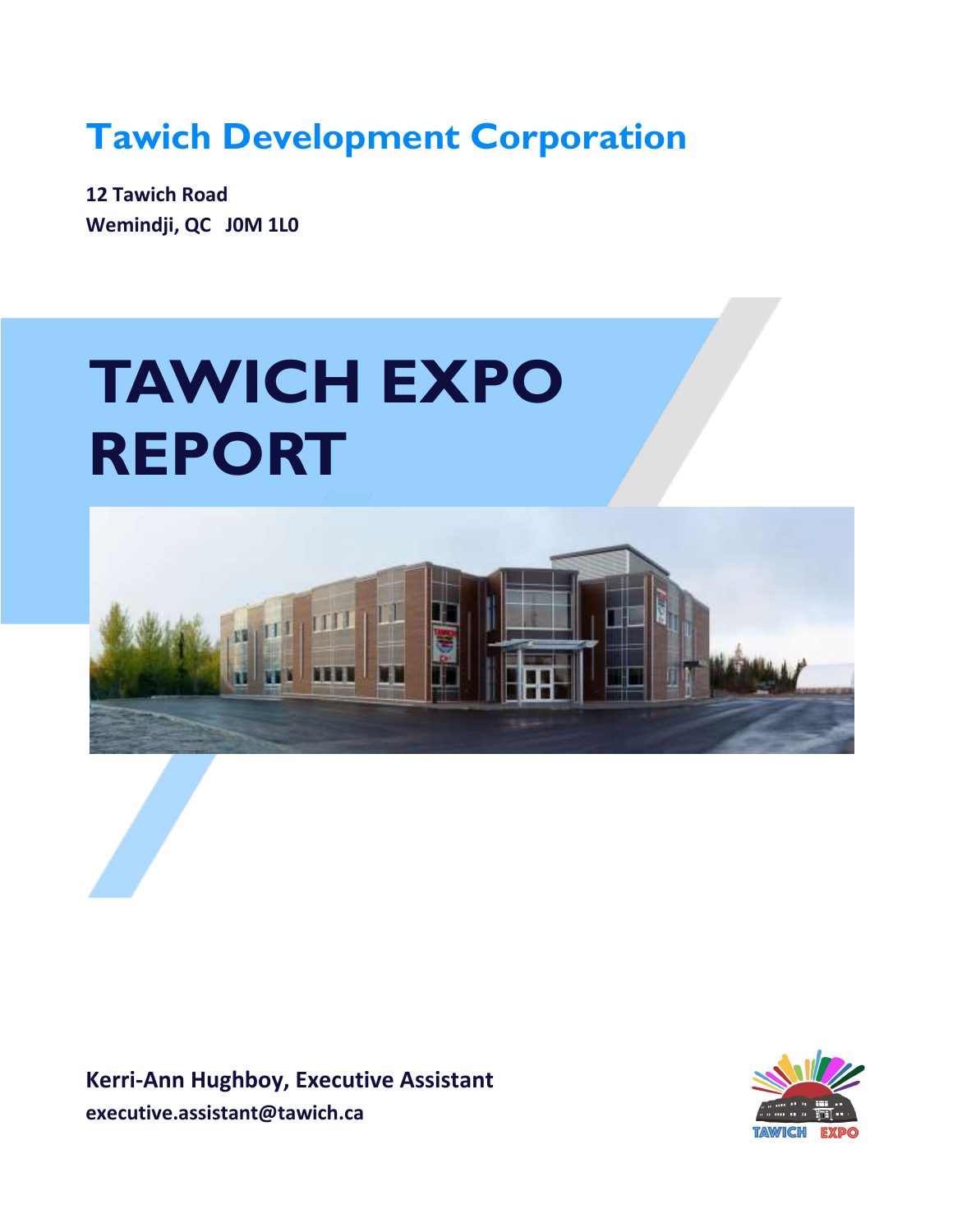## **CONTENTS**

| What went well? What went wrong? Suggestions for next year7 |  |
|-------------------------------------------------------------|--|
|                                                             |  |

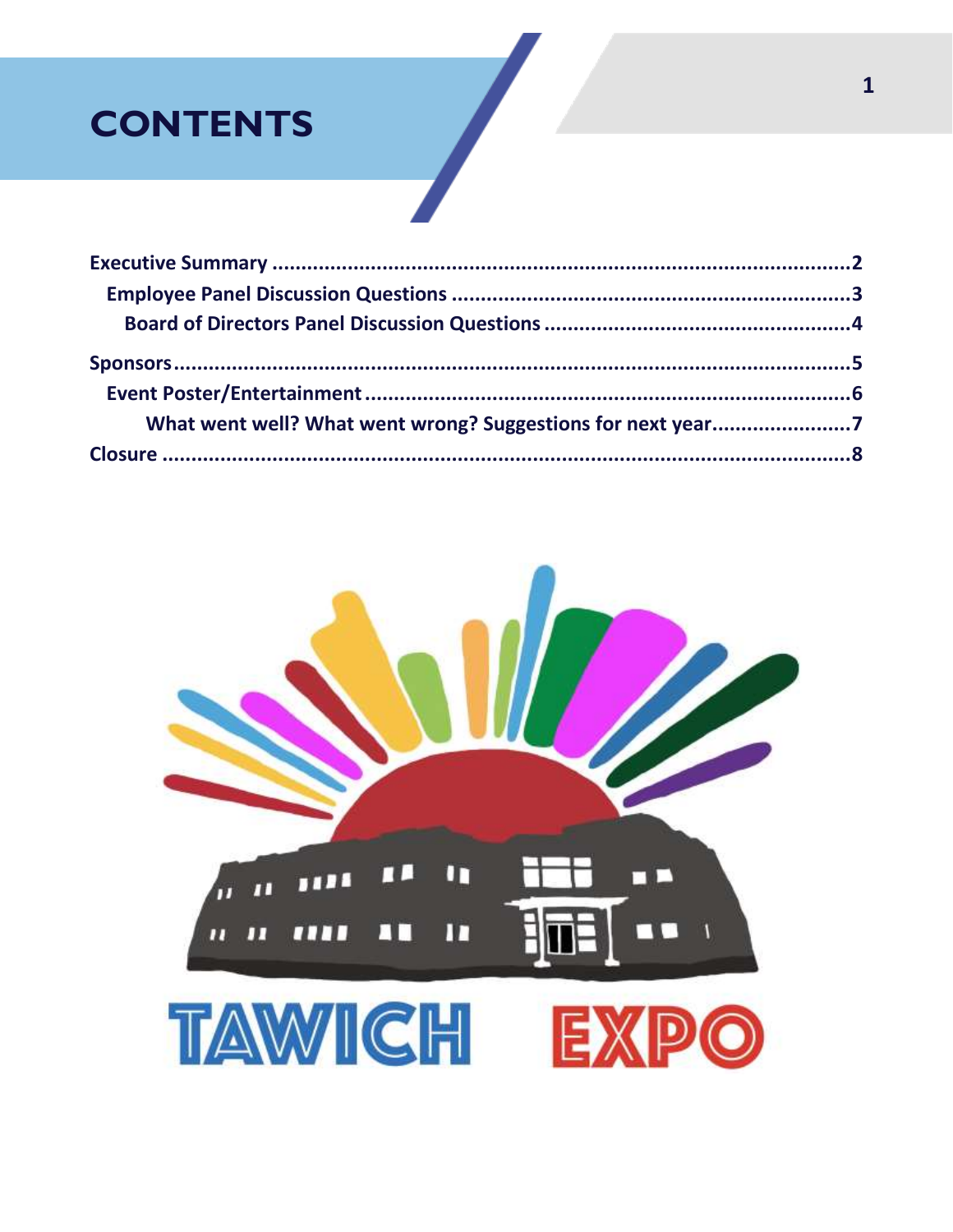### **Tawich Expo 2019**

### **EXECUTIVE SUMMARY**

Tawich Development Corporation hosted its 3<sup>rd</sup> Annual Tawich Expo on July 19, 2019 at Mawabou Gardens in Wemindji, Qc. This event took place during the Wemindji's 60<sup>th</sup> Anniversary Celebrations that was held from July 15-21, 2019. **It was a successful event!**

Tawich Expo is an event similar to Career Fair. It showcases current businesses, entities and partnerships. Each yeah, we invite local entrepreneurs to showcase their businesses as well. It is a 1 day event. This year's theme was "People with a Purpose and Passion for Success". We collaborated with VCC with their 19<sup>th</sup> Annual VCC BBQ that was held the same day. 500 steaks were served! Along with hamburgers, hot dogs, macaroni salad, potato salad, various drinks and a free t-shirt!

We had 311 people registered that came to the event. And more people came to the entertainment in the evening. Each person that was registered received a promo bag with various promotional items in them and they received promo items from other booths as well.

Last year, we had local entrepreneurs on the panel and this year we had employees and board members on the panel which were:

#### Morning Panel (Employees):

- Earle Danyluk, *TCI Interim Director General*
- Wade Atsynia, *TCI Interim Operations Manager*
- Clarence Miniquaken, *TDC Director of Human Resources*
- Dana Morrison, *TDC Accounts Payable Clerk*
- Tracey G. Shanush, *TDC Corporate Secretary*

#### Afternoon Panel (Board of Directors):

- Mary Shashaweskum, *Board Member*
- Reggie Mark, *Board Member*
- Thomas Mark, *Board Member*
- Leeann Gilpin, *Board Member*
- Sam Gilpin, *Board Member*
- Danny Tomatuk, *Board Member, Interim President*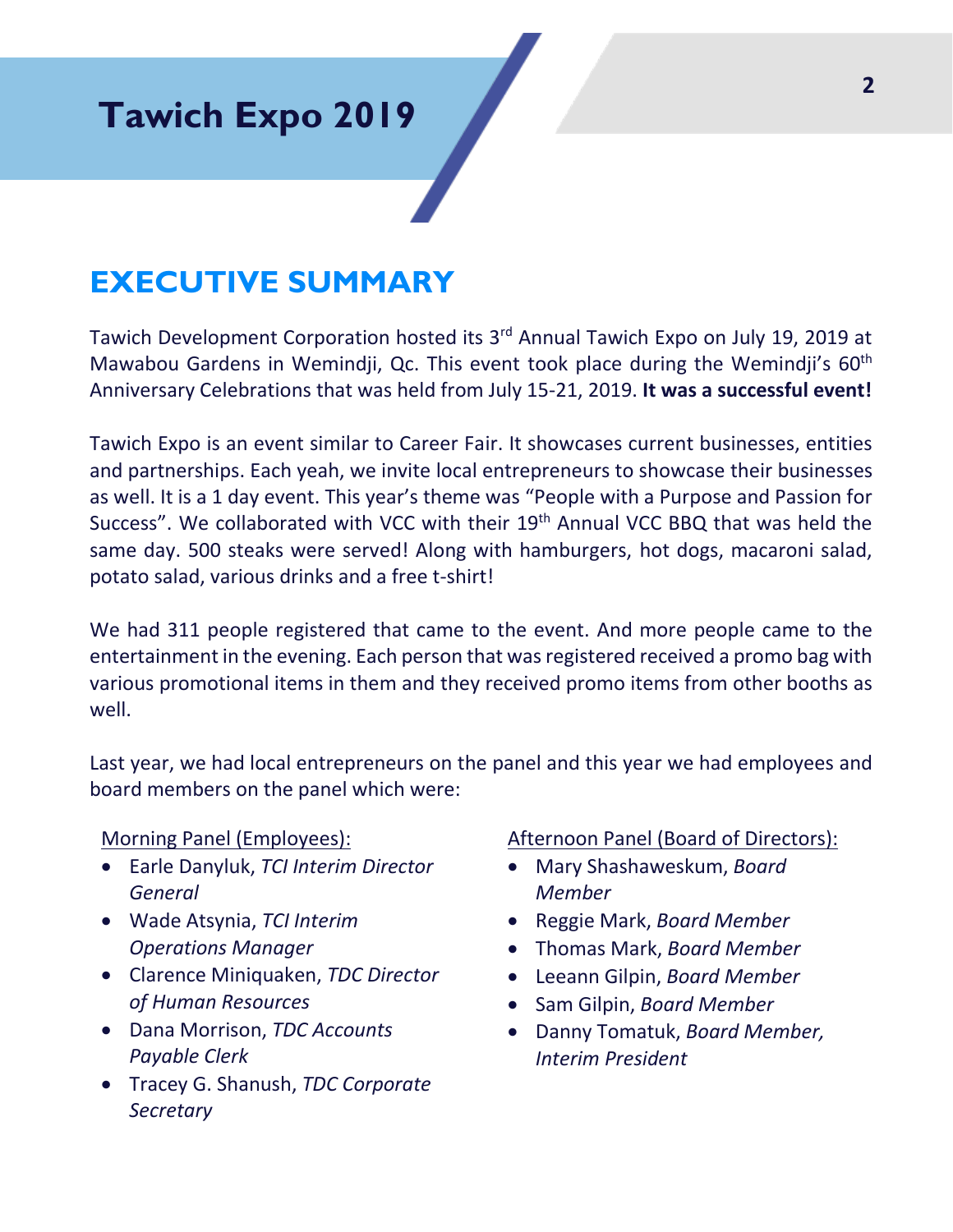### **EMPLOYEE PANEL DISCUSSION QUESTIONS**

- 1. In relation to our Mission Statement for TDC.
	- i. TDC develops a strong local economy by contributing to the longterm success of our community by providing employment and economic opportunities. Furthermore, we support local entrepreneurs and proactively pursue profitable sustainable business opportunities as owners, operator and through outside investments.
	- ii. In your line of work at TDC what do you see important within the mission?
- 2. What compelled you to work for Tawich?
- 3. In your line of work, what do you see as an important factor for the company to thrive?
- 4. What kind of inclusion programs or training programs you would like to see for TDC employees and yourself?
- 5. The corporate Values of TDC include;
	- 1. COMMITMENT-We are committed to our stakeholders, staff, clientele, partners and our shareholders CNW, Chief and council and community members. We value our work ethic and we are proud of our organization and community.
	- 2. INTEGRITY-We are honest and show respect for our stakeholders while keeping our organizations best interest in mind.
	- 3. INNOVATION-We take the approach to be open-minded and visionary. We seek to fortify our culture by integrating it into our products and services in how we conduct business. We promote our business using effective marketing strategies to generate revenue.
	- 4. ACCOUNTABILITY and TRANSPARENCY- We are responsible to our stakeholders. We communicate information in an effective way that is understandable.

What is the most passionate value that you hold dear to being a leader or employee of TDC, pick one and explain why?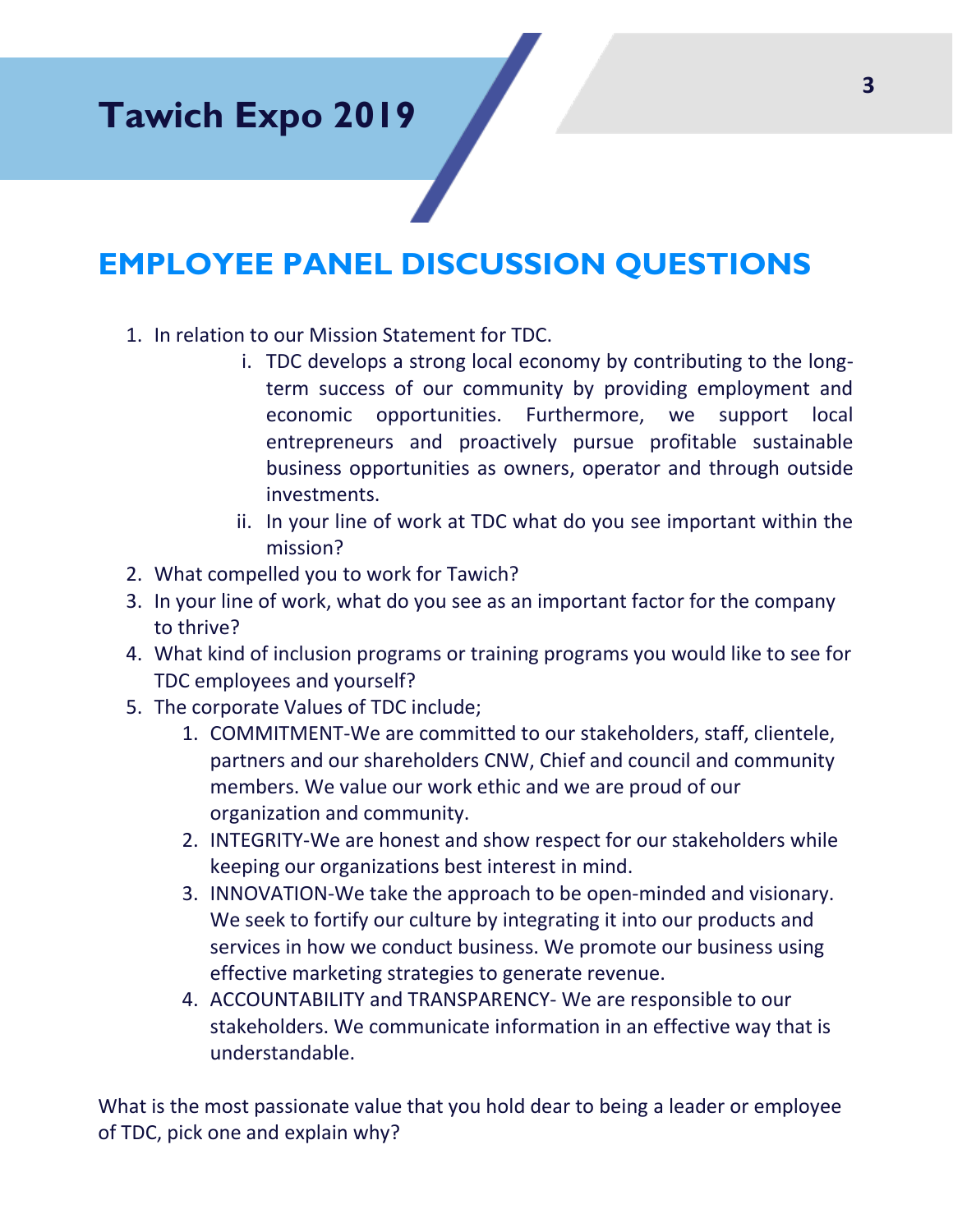### **BOARD OF DIRECTORS PANEL DISCUSSION QUESTIONS**

- 1. In relation to our Mission Statement for TDC.
	- i. TDC develops a strong local economy by contributing to the longterm success of our community by providing employment and economic opportunities. Furthermore, we support local entrepreneurs and proactively pursue profitable sustainable business opportunities as owners, operator and through outside investments.
	- ii. Where would you like to see TDC and subsidiaries in the next 5-10 years?
- 2. Tell us a bit about employment within any of the companies under the TDC umbrella. What impacts has it had on families and individuals? Within the community and the region?
- 3. We know companies and organizations can improve in their services, products etc. What area do you think TDC and companies can improve on?
- 4. What kind of inclusion/transition programs or training programs you would like to see or integrated into TDC, for future board members?
- 5. Tell us one story that you find to be most compelling about Tawich. What has Tawich contributed to, in relation to the social and economic landscape of the Community of Wemindji?
- 6. The corporate Values of TDC include;
	- 1. COMMITMENT-We are committed to our stakeholders, staff, clientele, partners and our shareholders CNW, Chief and council and community members. We value our work ethic and we are proud of our organization and community.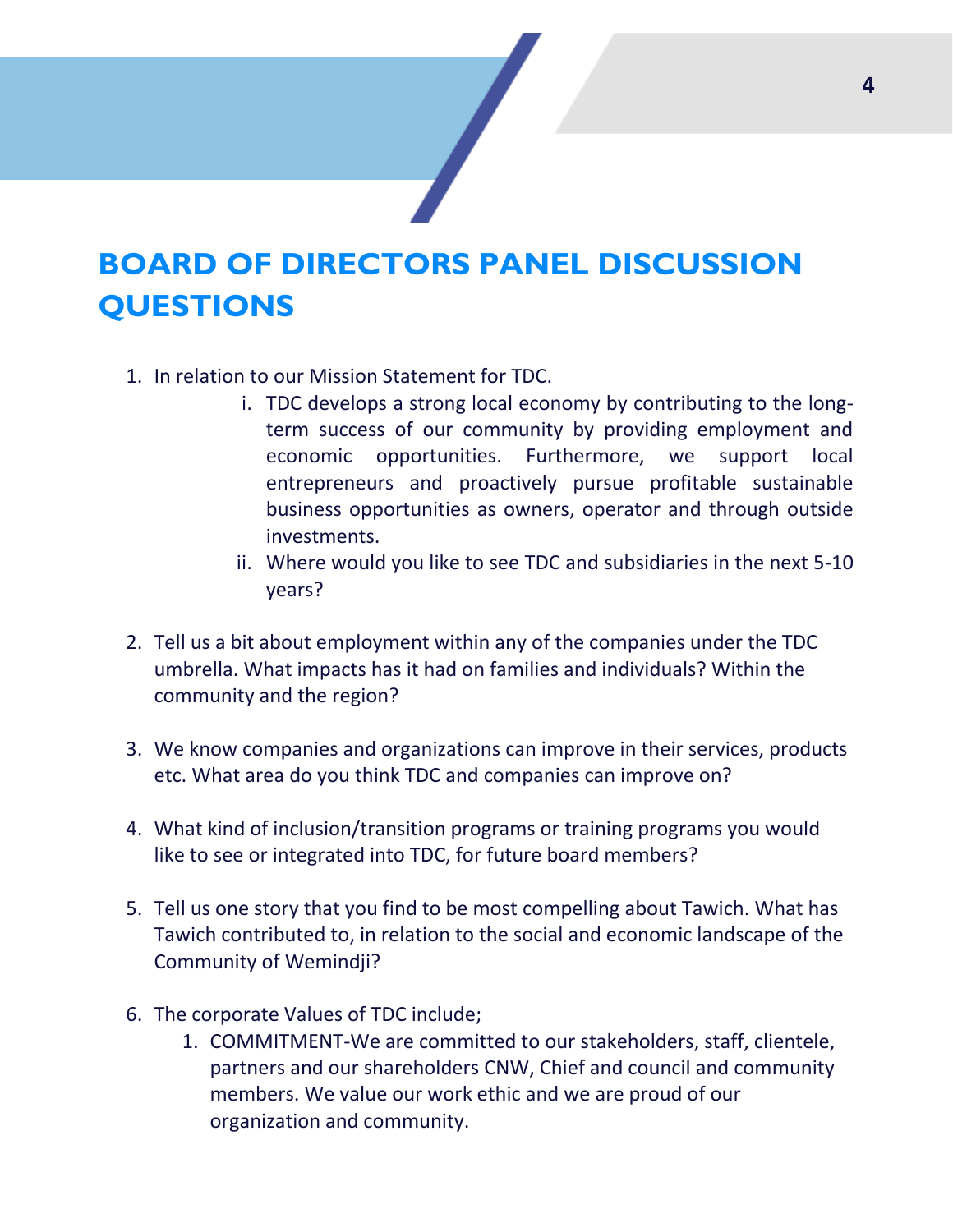

- 2. INTEGRITY-We are honest and show respect for our stakeholders while keeping our organizations best interest in mind.
- 3. INNOVATION-We take the approach to be open-minded and visionary. We seek to fortify our culture by integrating it into our products and services in how we conduct business. We promote our business using effective marketing strategies to generate revenue.
- 4. ACCOUNTABILITY and TRANSPARENCY- We are responsible to our stakeholders. We communicate information in an effective way that is understandable.

What is the most passionate value that you hold dear to being a Board of Director, pick one and explain why?

### **SPONSORS**

#### **CORPORATE SPONSOR**

• Cree Nation of Wemindji

#### **BUSINESS/ENTREPRENEUR SPONSOR**

- Waptum Inc.
- Raymond Chabot Grant Thorton

*This event requires a substantial amount to make it successful. On behalf of Tawich Development Corporation, we would like to thank our sponsors.*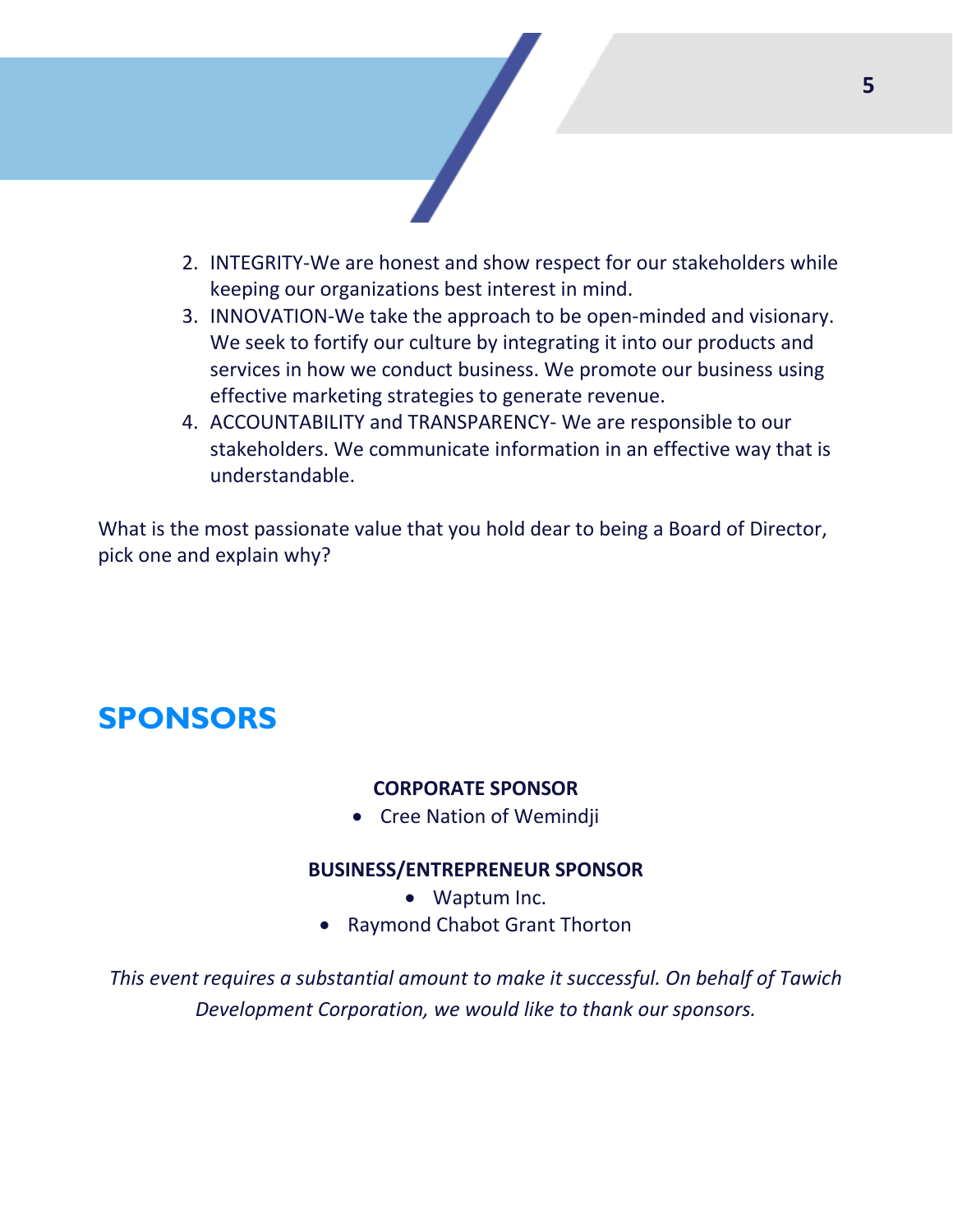### **EVENT POSTER**



### **ENTERTAINMENT**

**This year's Master of Ceremonies was Joshua Iserhoff. He did an incredible job. He was also hired by CNW to MC for the 60th celebrations. The event's entertainment were Butchie Eastman who sang a few songs with his drum, Conway Kootenay who did a comedy skit, The Andy Dewache Band and The Relic Kings who ended the night.**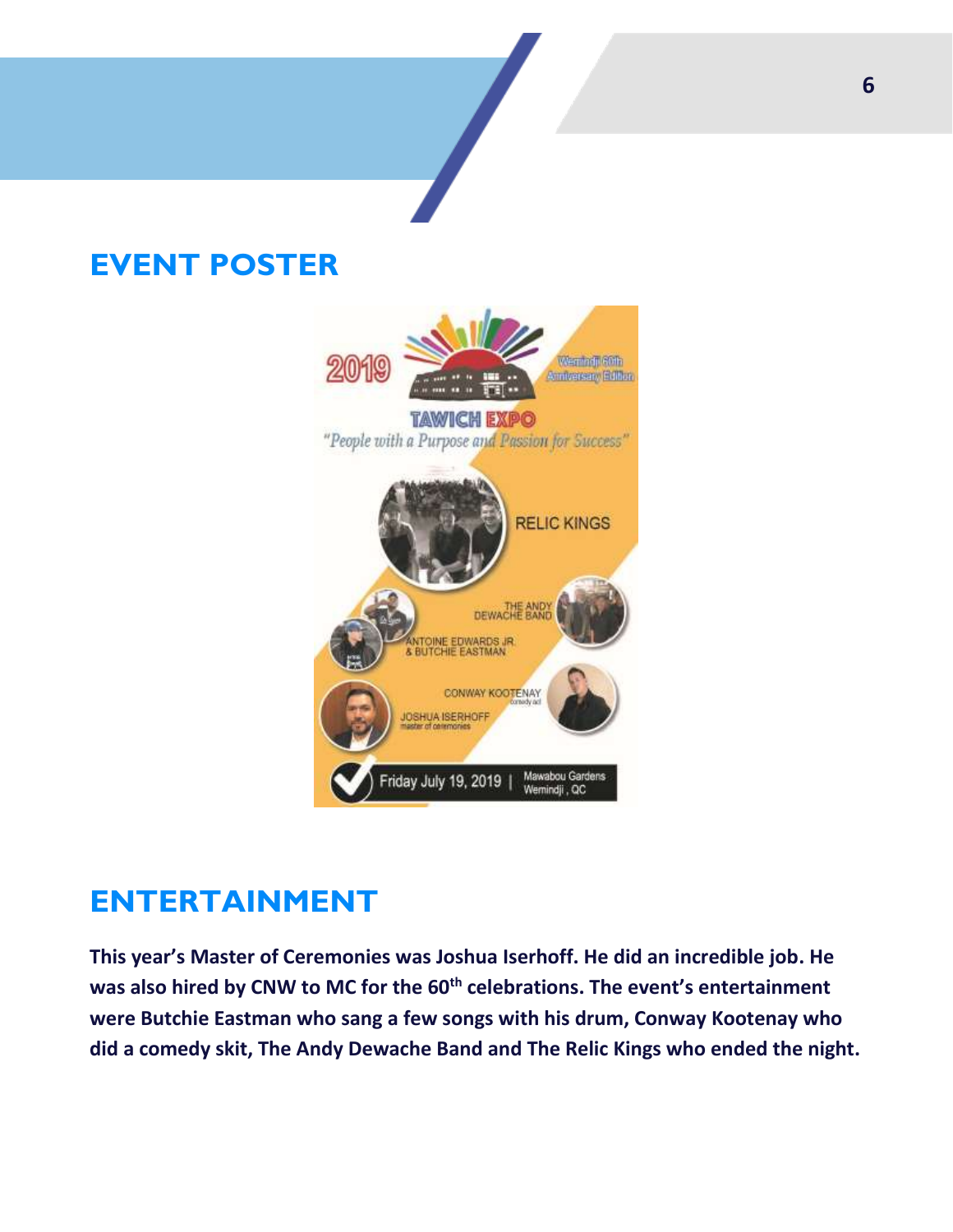### **WHAT WENT WELL? WHAT WENT WRONG?**

#### **What went well?**

- The panel discussions did a job well done. I don't know whose idea to do an employee panel and a board panel but it was genius;
- We had a great turnout. We had over 300 people registered;
- We were under budget. Cree Nation of Wemindji has been a biggest supporter for this event,

#### **What went wrong?**

- One of the entertainer's Antoine Edwards Jr. couldn't make his connecting flight due to weather conditions so he had to cancel
- The catering was an hour late for the morning coffee, lunch and afternoon break
- We ran out of promotional items, there weren't any promo items for little children
- Outside companies couldn't join the event due to weather so they had cancelled flights

### **SUGGESTIONS FOR NEXT YEAR**

- To get promotional items for all age groups, including children;
- To close registrations at 1 or 2pm because some people come in late and stay for the major draws and didn't actually stay for the expo;
- Meet and greet to performers;
- Hire a decorator;
- Closing the booths during panel discussions;
- Sending sponsorship request letters in February for next year.